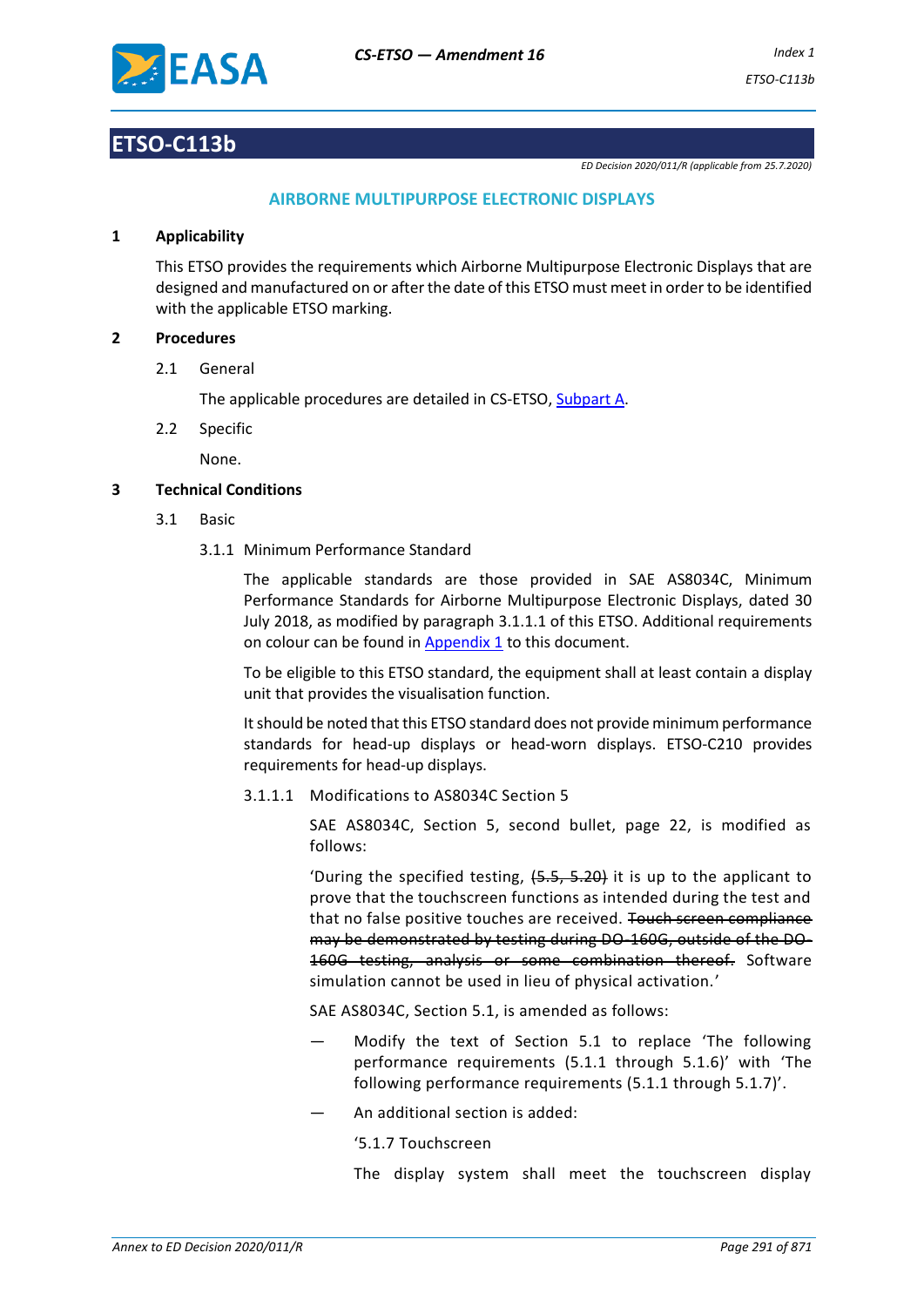

characteristics of the following paragraphs:

- a. 4.7.1 Latency
- b. 4.7.3 Touchscreen Selection Accuracy'

For SAE AS8034C, Section 5.4.4.3, Overpressure Test, the last sentence is amended as follows:

'When the equipment is subjected to the overpressure test, the requirements of 5.1 (excluding 5.1.7) shall be met.'

3.1.2 Environmental Standard

See CS-ETSO, Subpart A, paragraph 2.1.

3.1.3 Software

See CS-ETSO, Subpart A, paragraph 2.2.

3.1.4 Airborne Electronic Hardware

See CS-ETSO, Subpart A, paragraph 2.3.

- 3.2 Specific
	- 3.2.1 Failure Condition Classification

See CS-ETSO, Subpart A, paragraph 2.4.

### **4 Marking**

4.1 General

Marking as detailed in CS-ETSO, Subpart A, paragraph 1.2.

4.2 Specific

None.

#### **5 Availability of Referenced Documents**

See CS-ETSO, Subpart A, paragraph 3.

[Amdt ETSO/11] [Amdt ETSO/16]